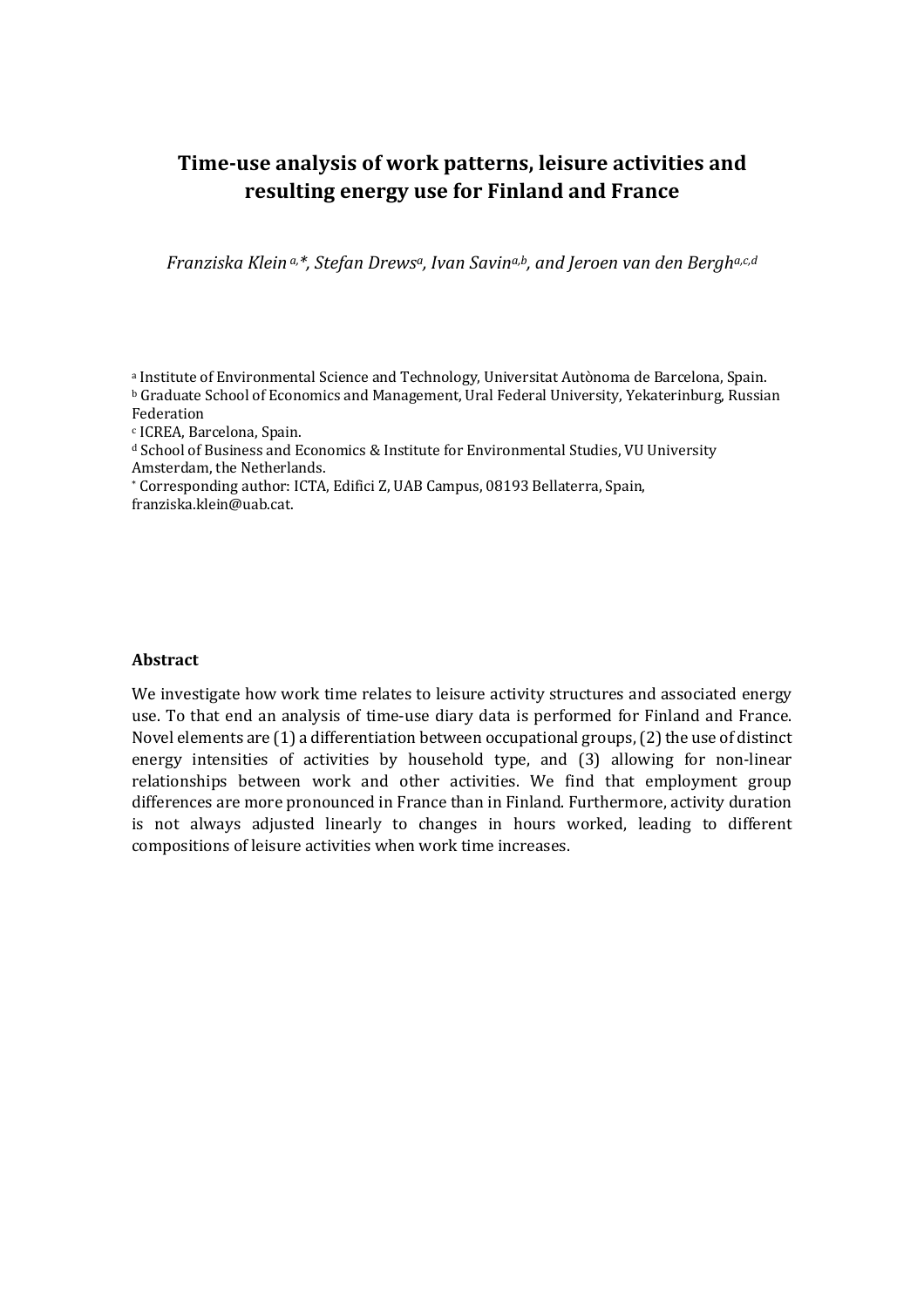## **Extended summary**

Studies of socio-economic impacts of climate and energy policies tend to focus on income and expenditure effects. For analyses that go beyond monetary dimensions, time-diary data has proven to be useful. Here we investigate how work time relates to leisure activity structures and associated energy use for different types of employees. The relationship between work patterns and environmental impacts has been addressed especially in the context of work time reduction scenarios (e.g. Schor, 2005; Rosnick and Weisbrot, 2007; Knight et al., 2013). Recently, a strand of literature has emerged that uses a microeconomic framing to analyse the marginal effects of a work time reduction on energy use and emissions (Nässén and Larsson, 2015; Buhl and Acosta, 2016). So far household heterogeneity in terms of employment patterns as well as energy intensity per time unit of an activity remains neglected in these studies. Our study builds on the above mentioned microeconomic approaches to analysing energy use through activities. Four research questions are guiding our analysis:

- (i) Which activities are undertaken more or less when comparing different levels of work time?
- (ii) How do people change duration of their leisure activities in response to changing work time?
- (iii) Does a person's employment status moderate the allocation of leisure time?
- (iv) How does the energy use of leisure activities change in response to different work hours?

To answer these questions, an analysis of time-use diary data is undertaken for Finland and France. We combine diary data from the harmonised multinational MTUS data base (see Gershuny et al., 2013) with estimates of energy intensity of various activities from the literature. These estimates stem from Jalas and Juntunen (2015) for Finland and De Lauretis et al. (2017) for France. They vary by activity and household type, where a household type is determined through household size, age and family status. Our econometric analysis consists of several multiple regression models, estimating the duration of various non-work activities and energy use during leisure on the time individuals spend at work.

$$
Y_{i,j,d} = \beta_0 + \beta_1 WT_j + \beta_2 WT_j^2 + \beta_3 WT_j * PT_j + \beta_4 PT_j + \beta_n C_{n,j,d} + \mu_d + u_{i,j}
$$

Where  $Y_{i,i,d}$  is the time person *j* spends on activity *i* ( *i*=1,..., 23) on day *d*. Each model includes a squared term of working time  $(WT<sup>2</sup>)$  to allow for non-linear changes, as well as an interaction term between a part-time dummy and work hours (WT\*PT) to observe potentially different effects for full-time and part-time employees.  $C_{n,i,d}$  is a vector of *n* person-specific control variables, including age, gender, household size, education and income group and a work day dummy (1 if respondent worked at least 30 minutes on the diary day).  $\mu_d$  is a vector of time-specific fixed effects for month and day of the week, accounting for the idea that many social practices differ between days or month. The sample size after data preparation is 3,290 observations for Finland and 12,295 for France.

Our results suggest that a limited number of activities are significantly, affected by average daily work hours. Generally, most activities are reduced in absolute duration and as a share of non-work time (relatively). Time is shifted towards sleep in both countries, and to personal care, eating/drinking and leisure in Finland. Overall, the estimates for different activities are closer to each other in terms of size in the French sample. These estimates also tend to be more significant compared to the Finish sample.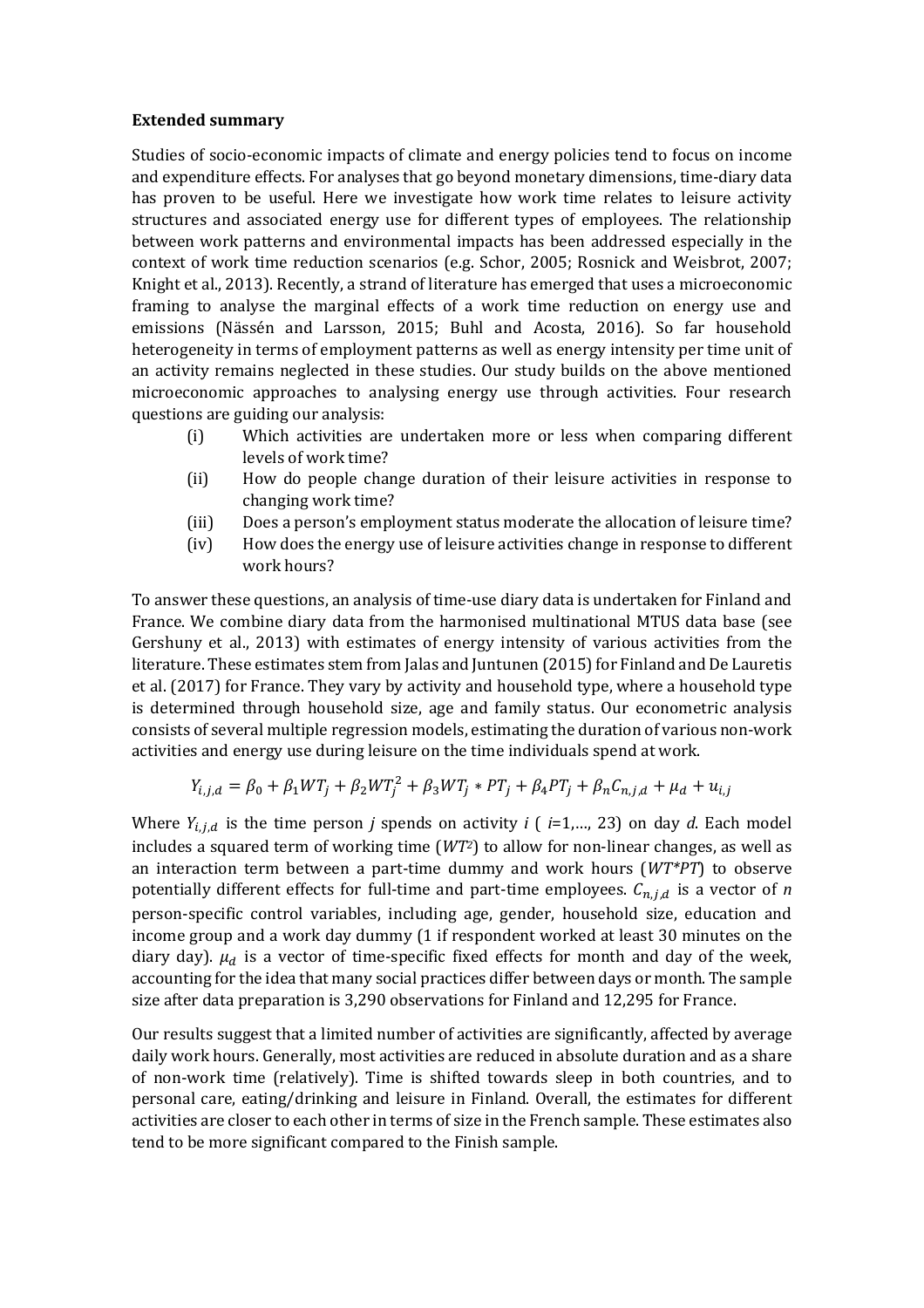Regarding the shape of the relationship, we find significant non-linear coefficients for four activities per country. Most activities change strongly with the first hours of work, with the effect wearing off for people with longer work hours.

Part-time and full-time workers not only engage in different non-work activities, but the employment status also seems to work as a moderator for a number of activities. This means an additional hour of work leads to different adjustment between these two types of employees. This affects care or household tasks, as well as certain leisure activities. The differences between the two types are much more pronounced in France than in Finland.

Regarding energy use we are only accounting for energy outside of paid work. Hence it is not surprising that we find a significant reduction of energy use when work time increases for both countries. Interestingly though in France, the change in energy use is significantly different between part-time and full-time workers. We also assess energy intensity of leisure as a dependent variable, but the main coefficient from this regression does not meet our set level of significance. To conclude, our study shows that a more disaggregated analysis of time-use data can add relevant insights for evaluation, and possibly design, of energy, climate and labour-market policies.